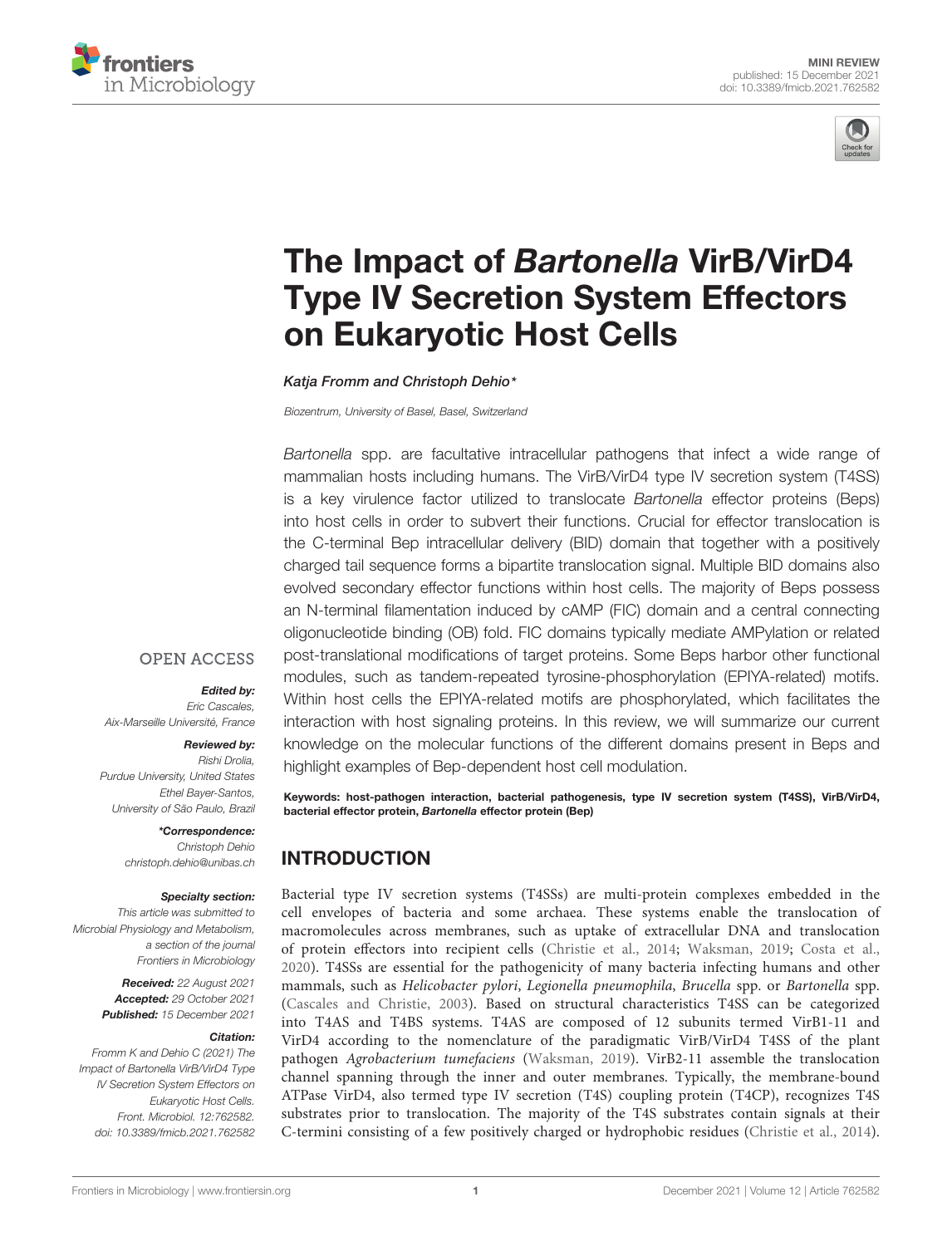However, some T4S substrates form a larger structural scaffold as translocation signal. These include the R1-plasmid encoded relaxase TraI [\(Redzej et al.,](#page-6-0) [2013\)](#page-6-0) and the effector proteins of Bartonella spp. [\(Schulein et al.,](#page-6-1) [2005\)](#page-6-1).

Bartonellae are Gram-negative facultative intracellular pathogens, which infect various mammals including humans. These bacteria are transmitted by blood-sucking arthropods such as fleas, sand flies or lice. The current model suggests that the bacteria are superficially inoculated into the dermis (e.g., through scratching) followed by the colonization of two sequential niches, the "dermal niche" and the "blood-seeding niche" [\(Okujava](#page-6-2) [et al.,](#page-6-2) [2014;](#page-6-2) [Siamer and Dehio,](#page-7-1) [2015;](#page-7-1) **[Figure 1](#page-2-0)**). In the dermal stage of infection, the bacteria might hijack migratory cells, such as dendritic cells or macrophages, to reach the "blood-seeding niche." In this niche, the bacteria colonize endothelial cells and possibly other cell types. Subsequently, Bartonella seed into the blood stream where they cause a long-lasting intraerythrocytic bacteremia, an infection stage restricted to the natural reservoir host [\(Schulein et al.,](#page-6-3) [2001;](#page-6-3) [Harms and Dehio,](#page-6-4) [2012;](#page-6-4) [Pulliainen](#page-6-5) [and Dehio,](#page-6-5) [2012\)](#page-6-5).

The genus Bartonella can be divided into three phylogenetic clades: Bartonella apis and Bartonella tamiae, which occupy ancestral positions and the Eubartonellae, which are further divided into four distinct lineages [\(Engel et al.,](#page-5-3) [2011;](#page-5-3) [Guy et al.,](#page-6-6) [2013\)](#page-6-6). Bartonella anchashensis of lineage 1 and all members of lineages 3 and 4 harbor a VirB/VirD4 T4SS [\(Harms et al.,](#page-6-7) [2017\)](#page-6-7). The VirB/VirD4 T4SS in Bartonella is essential for successful host colonization. T4SS-deficient mutants of Bartonella tribocorum,  $\Delta$ *virB4* or  $\Delta$ *virD4*, failed to invade the blood stream in an experimental rat infection model [\(Schulein and Dehio,](#page-6-8) [2002\)](#page-6-8). Multiple in vitro studies with the major human pathogen Bartonella henselae showed that Bartonella effector proteins (Beps) are translocated via the VirB/VirD4 T4SS into different host cells belonging to the "dermal" and the "blood-seeding niche." Inside the host cells, Beps target various components to modulate the immune response and to subvert host cellular functions to the benefit of the pathogen [\(Schulein et al.,](#page-6-1) [2005;](#page-6-1) [Schmid M. C. et al.,](#page-6-9) [2006;](#page-6-9) [Okujava et al.,](#page-6-2) [2014;](#page-6-2) [Sorg et al.,](#page-7-2) [2020;](#page-7-2) [Marlaire and Dehio,](#page-6-10) [2021;](#page-6-10) **[Figure 1](#page-2-0)**).

In this review, we will discuss recent advances made concerning the functional role of Beps during host colonization. We will focus on the structural and functional aspects of different domains present in Beps with regard to the subversion of host cellular function.

## DOMAIN ARCHITECTURE OF BARTONELLA EFFECTOR PROTEINS

Bartonella effector proteins display a modular domain architecture (**[Figure 1](#page-2-0)**). The majority of the Beps possess an N-terminal filamentation induced by cAMP (FIC) domain followed by a central connecting oligonucleotide binding (OB) fold and a C-terminal Bep intracellular delivery (BID) domain [\(Engel et al.,](#page-5-3) [2011;](#page-5-3) [Harms et al.,](#page-6-7) [2017\)](#page-6-7). Instead of the FIC domain, some effectors harbor tandem-repeated tyrosine phosphorylation motifs (pY) and/or additional BID domains

[\(Wagner and Dehio,](#page-7-3) [2019;](#page-7-3) **[Figure 1](#page-2-0)**). While the C-terminal BID domains function as a conserved T4S signal, some BID domains also acquired secondary effector functions within eukaryotic host cells [\(Truttmann et al.,](#page-7-4) [2011a;](#page-7-4) [Pulliainen et al.,](#page-6-11) [2012;](#page-6-11) [Okujava et al.,](#page-6-2) [2014\)](#page-6-2).

The different domain architectures suggest that Beps evolved from a single ancestral effector with a FIC-OB-BID structure via independent gene duplication and recombination events. Diverse Bep repertoires arose in the three distinct lineages resulting in Bep197-234 in Bartonella ancashensis of lineage 1, Bep1-10 in bacteria of lineage 3, and BepA-I in lineage 4 [\(Harms et al.,](#page-6-7) [2017\)](#page-6-7).

# STRUCTURAL FEATURES OF BID DOMAINS

Bartonella effector proteins are recognized by the VirB/VirD4 T4SS via a bipartite translocation signal composed of the approximately 100-aa-long BID domain and a short positively charged C-terminal tail [\(Schulein et al.,](#page-6-1) [2005;](#page-6-1) [Stanger et al.,](#page-7-5) [2017\)](#page-7-5). BID domains are sequence-variable but adopt a conserved structural fold consisting of an antiparallel four-helix bundle topped with a hook [\(Stanger](#page-7-5) [et al.,](#page-7-5) [2017;](#page-7-5) [Wagner et al.,](#page-7-6) [2019\)](#page-7-6). The conserved fold and the elongated shape of the BID domains might be crucial features for the secretion signal. In addition, the surface charge distribution of BID domains is also to some degree conserved, displaying two positively charged areas separated by one negatively charged patch [\(Stanger et al.,](#page-7-5) [2017;](#page-7-5) [Wagner](#page-7-6) [et al.,](#page-7-6) [2019\)](#page-7-6). The conserved fold of the BID domains might be essential for the secretion via the VirB/VirD4 T4SS, while the highly variable sequence might enable the acquisition of secondary functions.

## BID Domain-Mediated Host Cell **Modulations**

The secondary evolved functions of some BID domains are essential for host colonization at various stages of the infection cycle. These functions include dissemination within the host, bacterial uptake through induction of stress fiber formation and inhibition of apoptosis.

Bartonella spp. supposedly infect dendritic cells during the dermal stage of infection in order to reach the "blood-seeding niche." BepE was shown to promote the migratory capability of dendritic cells indicating that the bacteria exploit these cells as Trojan horses in order to reach the blood stream. Further, dissemination of B. tribocorum into the blood stream depends on the function of BepE [\(Okujava et al.,](#page-6-2) [2014\)](#page-6-2). BepE of B. henselae harbors a pY-domain and two BID domains [\(Wagner et al.,](#page-7-6) [2019\)](#page-7-6). Although, the pY motif of BepE interacts with several host proteins [\(Selbach et al.,](#page-6-12) [2009\)](#page-6-12), the dissemination of the bacteria into the blood stream exclusively relies on the BID domains. In vitro assays demonstrated that the terminal BID domain of BepE was required to safeguard dendritic cells from damage triggered by BepC [\(Okujava et al.,](#page-6-2) [2014;](#page-6-2) **[Figure 2](#page-3-0)**).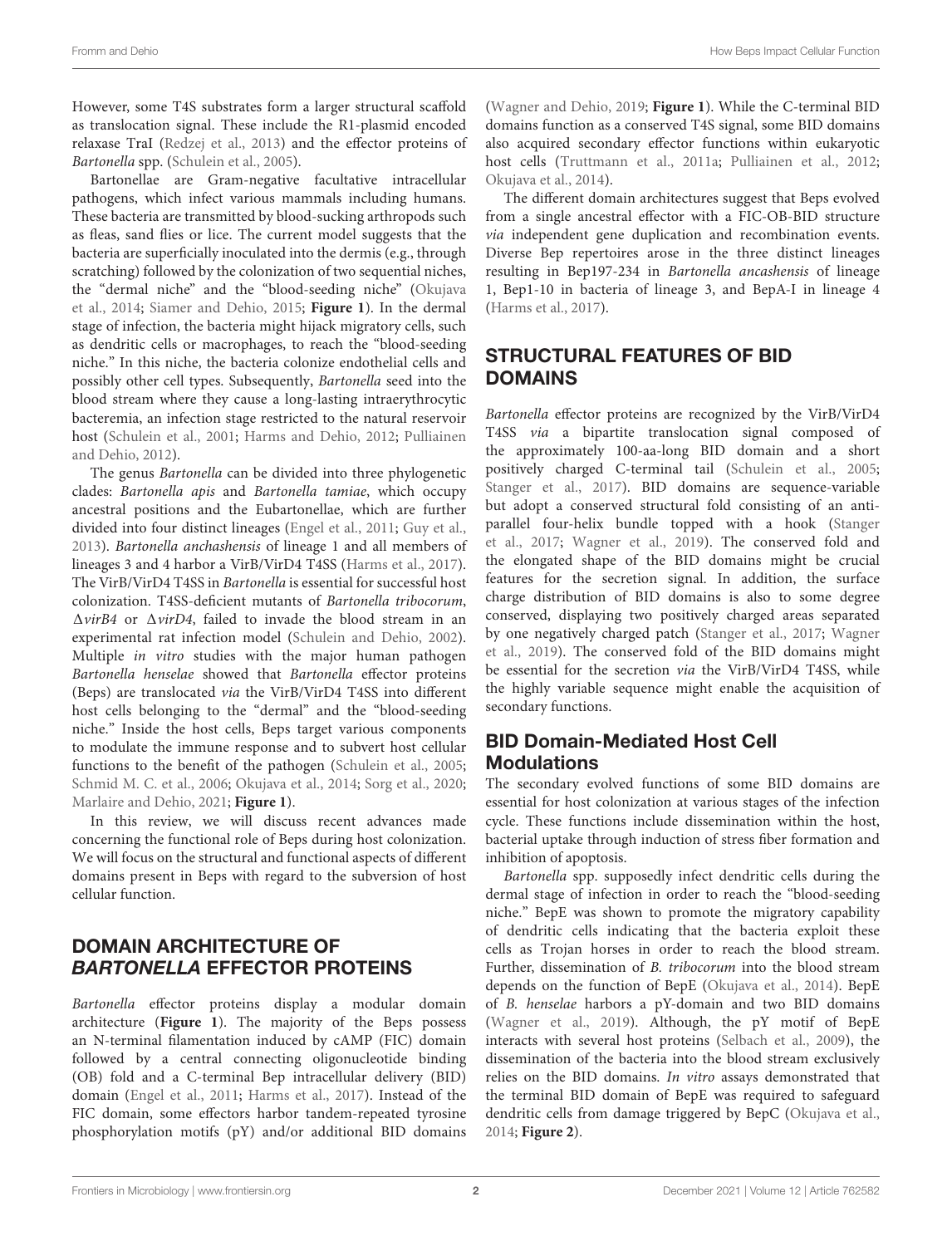

<span id="page-2-0"></span>A recent publication demonstrated that the BID domains of BepE (Bartonella quintana) are ubiquitinated and trigger selective autophagy inside the host cells. Interestingly, BepE of B. henselae was not ubiquitinated [\(Wang et al.,](#page-7-7) [2019\)](#page-7-7). These data indicate that orthologous Beps can vary between Bartonella species. Future studies should aim to clarify whether the assigned functional differences are relevant in a pathogen- or hostspecific context.

B. henselae invades endothelial cells either individually by endocytosis or as bacterial aggregate through the formation of the so-called invasome. This unique cellular structure is induced by F-actin rearrangements and stress fiber formation [\(Dehio,](#page-5-4) [1999\)](#page-5-4). The invasome formation depends on the VirB/VirD4 T4SS and is induced by either BepG or the combined action of BepC and BepF [\(Schmid et al.,](#page-6-13) [2004;](#page-6-13) [Rhomberg et al.,](#page-6-14) [2009;](#page-6-14) [Truttmann et al.,](#page-7-8) [2011b\)](#page-7-8). BepF of B. henselae contains three BID domains. The two non-terminal BID domains trigger the invasome formation (together with BepC), while the third BID domain is negligible in this process [\(Truttmann et al.,](#page-7-4) [2011a;](#page-7-4) **[Figure 2](#page-3-0)**). BepG consists

of solely four BID domains connected via short linker sequences, hence it is likely that at least one of them induces the invasome formation [\(Rhomberg et al.,](#page-6-14) [2009\)](#page-6-14).

B. henselae and B. quintana promote the proliferation of human endothelial cells by inhibiting apoptosis [\(Kirby and](#page-6-15) [Nekorchuk,](#page-6-15) [2002;](#page-6-15) [Schmid M. C. et al.,](#page-6-9) [2006;](#page-6-9) [Pulliainen et al.,](#page-6-11) [2012\)](#page-6-11). The anti-apoptotic activity depends on the BID domain of BepA, which interacts with the catalytic subunit C2 of the human adenylyl cyclase 7 (AC7) [\(Pulliainen et al.,](#page-6-11) [2012\)](#page-6-11). AC7 is a plasma membrane-bound protein that regulates cAMP synthesis [\(Sadana and Dessauer,](#page-6-16) [2009\)](#page-6-16). The interaction of BepA with C2 likely enhances the association with the C1 subunit and thereby potentiates cAMP production. The elevated cAMP-levels and consecutive upregulation of gene expression then leads to the inhibition of apoptosis [\(Pulliainen et al.,](#page-6-11) [2012;](#page-6-11) **[Figure 2](#page-3-0)**). It is believed that the bacteria undergo several rounds of replication within "primary" or "blood-seeding niche" before invading the blood stream [\(Schulein et al.,](#page-6-3) [2001\)](#page-6-3). Inhibition of endothelial cell death might therefore be crucial for host colonization.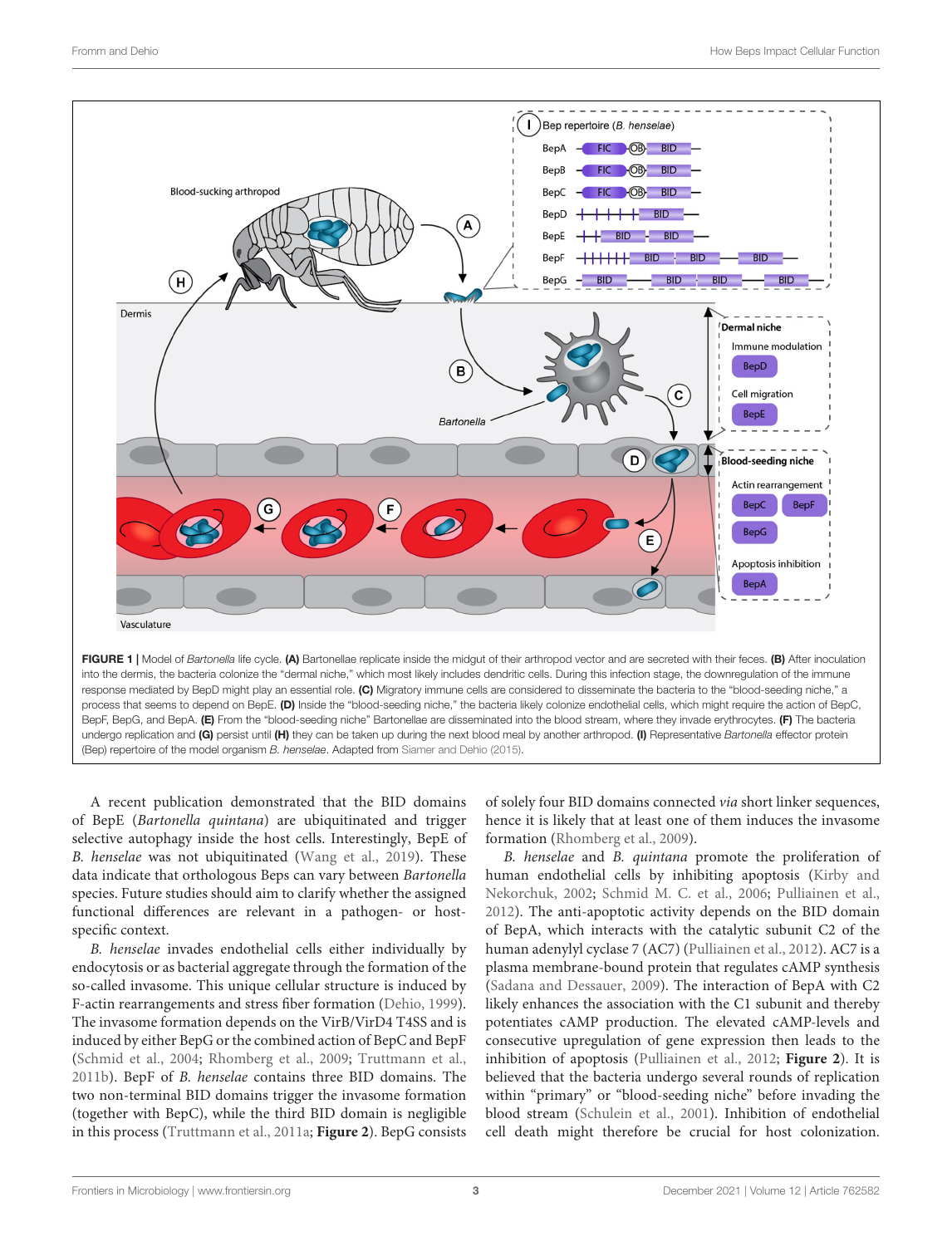

<span id="page-3-0"></span>Interestingly, the BepA ortholog of B. tribocorum did not display anti-apoptotic activity [\(Schmid D. et al.,](#page-6-17) [2006\)](#page-6-17), indicating again that orthologous Beps can fulfill divergent functions in the infection process.

#### EVOLUTIONARY DIVERSIFICATION OF FIC DOMAIN-CONTAINING BARTONELLA EFFECTOR PROTEINS

FIC domains are characterized by a helical topology and a conserved FIC signature motif. The canonical signature motif [HPFx(D/E)GNGRxxR] comprises a catalytic histidine and residues involved in adenosine triphosphate (ATP) binding. This motif is strictly required for catalyzing the AMPylation reaction, a post-translational modification that involves the transfer of an adenosine monophosphate (AMP) moiety from ATP onto

target proteins [\(Engel et al.,](#page-5-5) [2012;](#page-5-5) [Roy and Cherfils,](#page-6-18) [2015;](#page-6-18) [Harms](#page-6-19) [et al.,](#page-6-19) [2016\)](#page-6-19). While most FIC domain-containing proteins harbor a canonical FIC signature motif, several others also carry noncanonical FIC signature motifs, which may mediate different post-translational modifications [\(Mukherjee et al.,](#page-6-20) [2011;](#page-6-20) [Castro-](#page-5-6)[Roa et al.,](#page-5-6) [2013;](#page-5-6) [Roy and Cherfils,](#page-6-18) [2015\)](#page-6-18). The deAMPylating activity of some FIC enzymes was also demonstrated [\(Perera](#page-6-21) [et al.,](#page-6-21) [2019;](#page-6-21) [Veyron et al.,](#page-7-9) [2019\)](#page-7-9). Additionally, FIC domains contain a β-hairpin, commonly also referred to as "flap," which is involved in substrate binding [\(Xiao et al.,](#page-7-10) [2010\)](#page-7-10). Comparison of crystal structures of FIC domains of various Beps revealed a highly conserved conformation. However, the flap region is less conserved, which may relate to the individual target spectra of different FIC enzymes. Based on the canonical FIC signature motif, it was speculated that around half of the investigated Beps might represent AMP transferases, such as Bep1, Bep2 and BepA [\(Schirmer et al.,](#page-6-22) [2021\)](#page-6-22).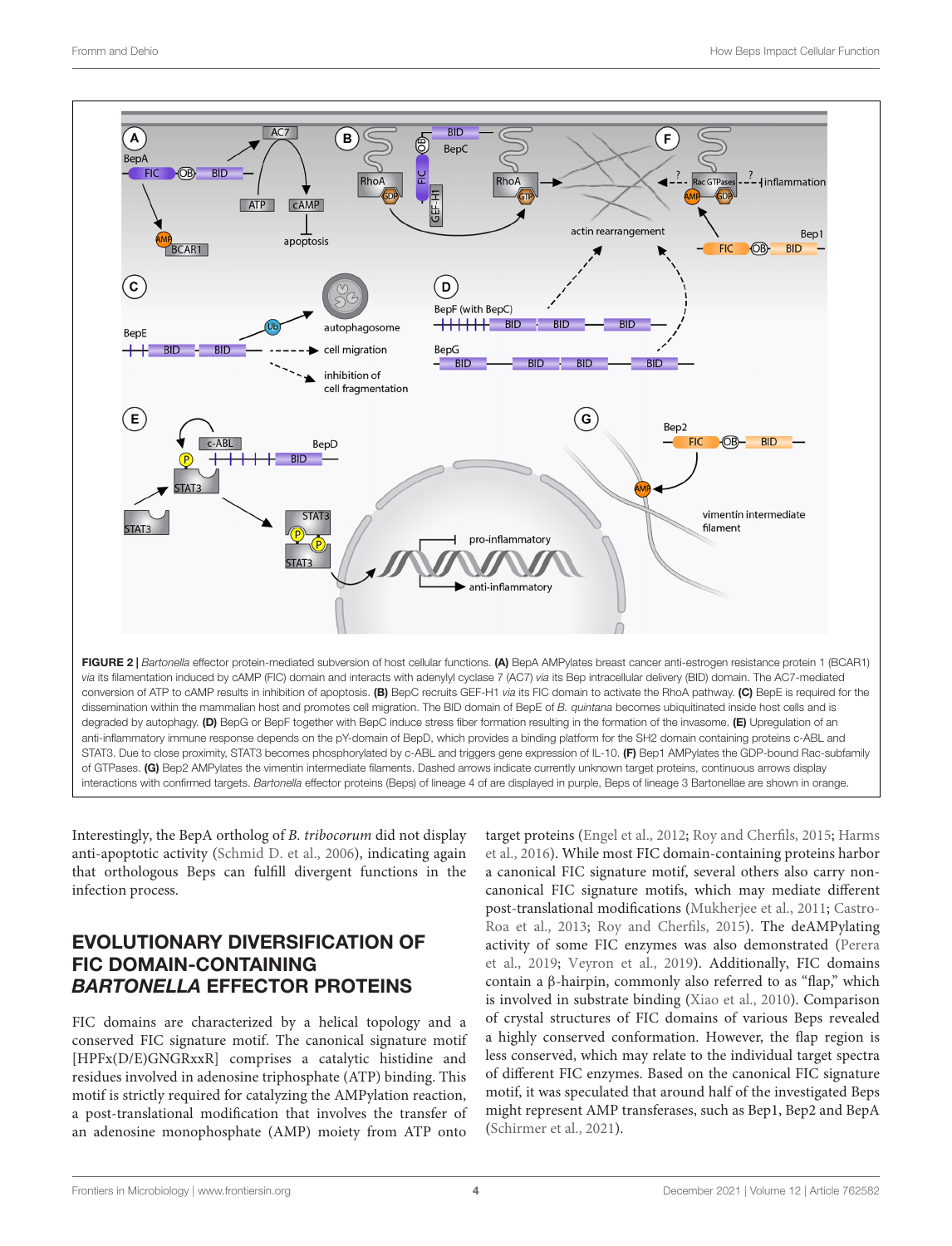# AMPylating FIC Domain-Containing Bartonella Effector Proteins

FIC domains containing a canonical FIC signature motif are likely AMPylators, but their targets are diverse. BepA of B. henselae AMPylates the breast cancer anti-estrogen resistance protein 1 (BCAR1) [\(Gulen et al.,](#page-6-23) [2020\)](#page-6-23) and additional unidentified proteins [\(Palanivelu et al.,](#page-6-24) [2011\)](#page-6-24).

Bep2 AMPylates the intermediate filament protein vimentin [\(Pieles et al.,](#page-6-25) [2014\)](#page-6-25), while the closely related Bep1 AMPylates Rho family GTPases. Similarly, FIC domain-containing effectors of other pathogens are known to AMPylate Rho GTPases to regulate the cytoskeleton or the immune response of mammalian host cells. Prominent examples are IbpA of Histophilus somni and VopS of Vibrio parahaemolyticus [\(Yarbrough et al.,](#page-7-11) [2009;](#page-7-11) [Mattoo](#page-6-26) [et al.,](#page-6-26) [2011\)](#page-6-26). AMPylation of those GTPases blocks downstream signaling cascades and ultimately leads to a collapse of the cytoskeleton and cell death [\(Roy and Cherfils,](#page-6-18) [2015\)](#page-6-18). What distinguishes Bep1 of Bartonella rochalimae from these FIC enzymes with broad target spectrum is the selectivity for the Rac-subfamily of Rho GTPases (i.e., Rac1/2/3 and RhoG). As such, Bep1 is the first bacterial effector selectively targeting Racsubfamily GTPases without affecting the Rho GTPase Cdc42. Bep1 modifies Y32 of Rac1, a residue involved in GTP binding, limiting its physiological targets to GDP-bound GTPases [\(Dietz](#page-5-7) [et al.,](#page-5-7) [2021;](#page-5-7) **[Figure 2](#page-3-0)**).

The target selectivity of Bep1 is based on a short insert of six residues in the flap loop of the FIC domain. A modeled complex between the FIC domain of Bep1 and Rac2 revealed that the extended flap of Bep1 interacts with the nucleotide-binding G4 motif [(K/Q)xD] and the following Rho-insert helix of Rac2. Crucial for the target selectivity of Bep1 are two identified salt bridges between a conserved lysine residue in the G4 motif and a glutamate in the Rho-insert. These residues are only present in the Rac-subfamily GTPases [\(Dietz et al.,](#page-5-7) [2021\)](#page-5-7). The Bep1 target selectivity might play a critical role for the evasion of the innate immune response. In fact, inhibition of Rac1 and Rac2 decreases the production of reactive oxygen species (ROS), which interferes with clearance of bacterial infections [\(Kurkchubasche et al.,](#page-6-27) [2001;](#page-6-27) [Bhattacharyya et al.,](#page-5-8) [2014\)](#page-5-8). In contrast, inhibition of RhoA, as for example by IbpA or VopS, triggers the activation of the pyrin inflammasome resulting in an inflammatory type of programmed cell death called pyroptosis [\(Xu et al.,](#page-7-12) [2014;](#page-7-12) [Heilig and Broz,](#page-6-28) [2018\)](#page-6-28). Thus, inhibition of Rac GTPases but avoiding RhoA inhibition may be crucial for Bartonella to evade the innate immune response and to establish chronic infections. However, experiments showing the Bep1 specific inhibition of Rac-subfamily GTPases inside host cells are still missing.

#### Functions of Non-canonical FIC Domains

BepC contains a non-canonical FIC signature motif, which differs from the canonical motif by the replacement of an acetic residue (D/E) by a lysine. This FIC domain should thus be devoid of AMPylation activity, but might encode a different enzymatic activity. Recently, the molecular mechanism underlying BepC-dependent stress fiber formation has been

uncovered. After translocation into host cells, BepC localizes to the plasma membrane via its BID domain. Immunoprecipitation revealed that BepC interacts with GEF-H1 via its FIC domain. GEF-H1 is a guanine nucleotide exchange (GEF) factor that remains inactive when bound to microtubules. Upon release, GEF-H1 activates the RhoA pathway. The interaction of BepC and GEF-H1 might not depend on post-translational modifications. Extensive mutagenesis of the conserved noncanonical FIC motif of BepC did not interfere with stress fiber formation. Rather, the BepC-triggered relocalization of GEF-H1 to the plasma membrane leads to activation of RhoA by exchanging GDP to GTP (**[Figure 2](#page-3-0)**). In turn, the downstream Rho kinase ROCK is activated and induces stress fiber formation [\(Marlaire and Dehio,](#page-6-10) [2021;](#page-6-10) [Wang et al.,](#page-7-13) [2021\)](#page-7-13).

#### pY DOMAIN-DEPENDENT MODULATION OF THE INNATE IMMUNE RESPONSE

In order to colonize their hosts pathogens evolved various mechanisms to modulate the innate immune response [\(Reddick](#page-6-29) [and Alto,](#page-6-29) [2014\)](#page-6-29). The transcription factor Signal Transducer and Activator of Transcription 3 (STAT3), a central regulator of inflammation, mediates the switch from a pro- to an anti-inflammatory immune response [\(Hillmer et al.,](#page-6-30) [2016;](#page-6-30) [Huynh et al.,](#page-6-31) [2019\)](#page-6-31). In response to cytokine signaling, Janus kinases (JAKs) phosphorylate STAT3 on Y705, causing its dimerization and translocation into the nucleus, where it activates gene transcription [\(Huynh et al.,](#page-6-31) [2019\)](#page-6-31). Alternatively, STAT3 becomes phosphorylated by the Abelson tyrosine kinase (c-ABL) [\(Allen et al.,](#page-5-9) [2011\)](#page-5-9). The canonical JAK-STAT3 signaling pathway controls the expression of pro-inflammatory cytokines (e.g., IL-6, TNF-α) and anti-inflammatory cytokines (like IL-10) [\(Williams et al.,](#page-7-14) [2004;](#page-7-14) [Melillo et al.,](#page-6-32) [2010\)](#page-6-32). Recent evidence suggests that pathogens evolved strategies to modulate innate immunity by STAT3 activation [\(Gibbs et al.,](#page-6-33) [2020;](#page-6-33) [Panagi et al.,](#page-6-34) [2020\)](#page-6-34).

BepD promotes an anti-inflammatory response through an exceptional pathway for STAT3 activation. BepD of B. henselae harbors two almost identical tyrosine phosphorylation domains (pY and pY'), each with nine EPIYA-related motifs which were originally identified in CagA of H. pylori [\(Backert and](#page-5-10) [Selbach,](#page-5-10) [2005;](#page-5-10) [Hayashi et al.,](#page-6-35) [2013\)](#page-6-35). Inside host cells, tyrosine phosphorylation of the respective EPIYA-related motifs enables interaction with SH2-domain containing proteins [\(Selbach et al.,](#page-6-12) [2009;](#page-6-12) [Sorg et al.,](#page-7-2) [2020\)](#page-7-2). c-ABL and STAT3 were identified as interaction partners of BepD. Moreover, STAT3 was found to be phosphorylated on Y705. Interestingly, the BepD-dependent activation of STAT3 occurred independently of autocrine or paracrine cytokine signaling. Accordingly, JAKs, which integrate pro- and anti-inflammatory cytokine signaling to phosphorylate STAT3, were not required for BepD-dependent STAT3 activation. Instead, c-ABL recruited to the phosphorylated EPIYA motifs of BepD triggered the phosphorylation of STAT3 on Y705. Through the activation of STAT3, BepD impairs the pro-inflammatory response and promotes secretion of the anti-inflammatory cytokine IL-10 [\(Sorg et al.,](#page-7-2) [2020;](#page-7-2) **[Figure 2](#page-3-0)**). This mechanism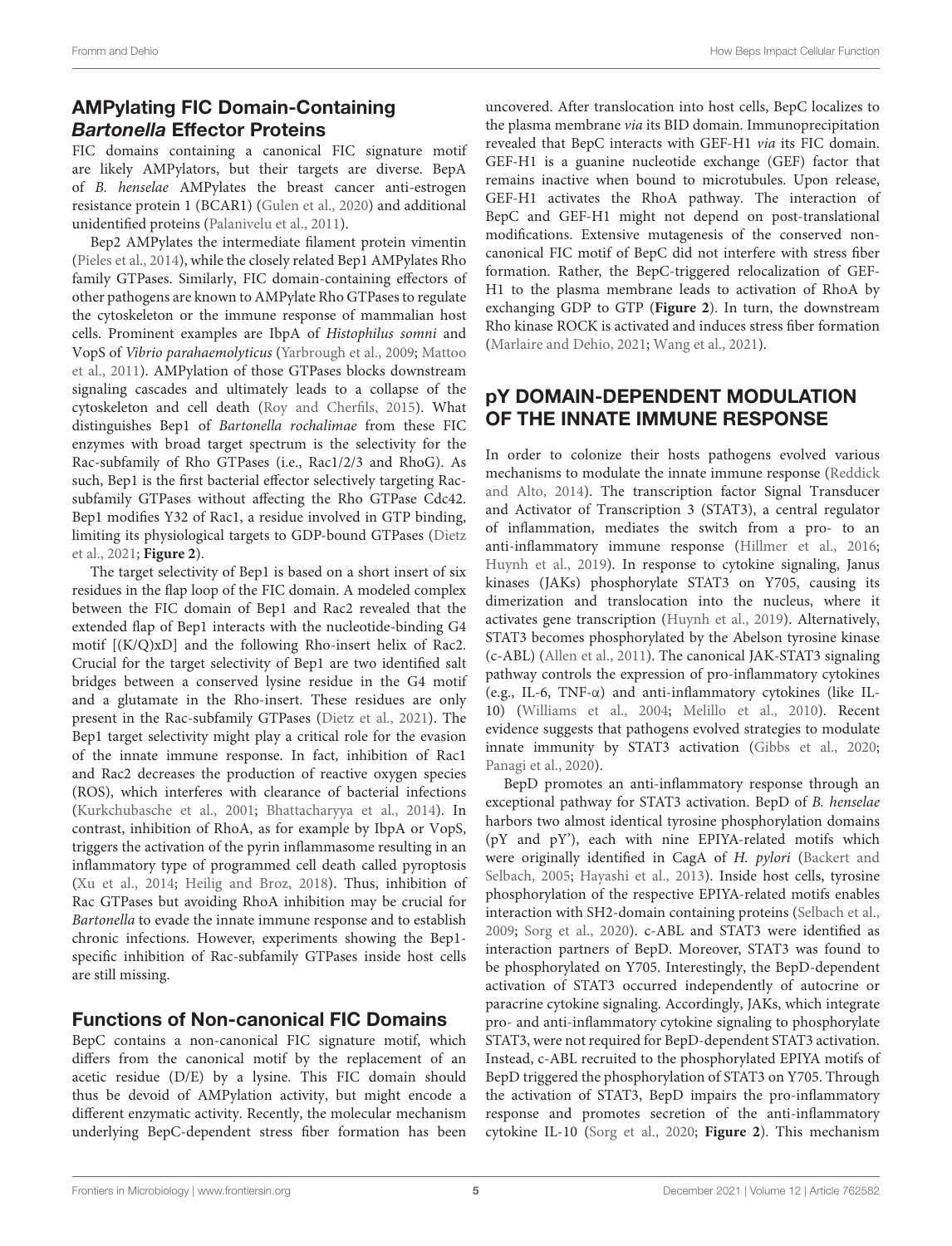might be important for Bartonella to modulate innate immune cells encountered in the dermal niche.

#### CONCLUDING REMARKS AND OPEN QUESTIONS

The stealth infection strategy of Bartonella requires precise modulation of the host cellular function in order to invade the blood stream. Throughout the different stages of infection, the translocation of Beps via the VirB/VirD4 T4SS into various host cells favors the pathogenicity of the bacteria (**[Figure 1](#page-2-0)**). BepD and BepE seem to support the progress from the dermal site of infection towards the "blood-seeding niche" by downregulating the innate immune response and safeguarding the migratory capacity of hijacked cells against deleterious effects by BepC. Colonization of endothelial cells is enhanced by the combined action of BepG and BepC together with BepF, which induce internalization of bacterial aggregates. BepA inhibits apoptosis of endothelial cells, which constitute the "bloodseeding niche."

Most information concerning the function of Beps was gathered using the cat-adapted strain B. henselae that incidentally infects humans but not rodents. However, an experimental model to study the infection of cats is rather laborious [\(Chomel](#page-5-11) [et al.,](#page-5-11) [1996;](#page-5-11) [Foil et al.,](#page-6-36) [1998\)](#page-6-36). Therefore, in vivo studies in the natural host were often conducted with rodent-specific strains [\(Boulouis et al.,](#page-5-12) [2001;](#page-5-12) [Schulein and Dehio,](#page-6-8) [2002\)](#page-6-8). However, in vitro infection protocols to study the effector function of rodent-specific strains are missing. Bartonella species translocate individual cocktails of Beps into the host cells possibly affecting different host cellular processes [\(Harms et al.,](#page-6-7) [2017\)](#page-6-7). While different orthologs of BepD share a conserved function [\(Sorg](#page-7-2) [et al.,](#page-7-2) [2020\)](#page-7-2), other Beps seem to differ in a species-specific context, as for example BepA and BepE [\(Schmid D. et al.,](#page-6-17) [2006;](#page-6-17) [Wang](#page-7-7) [et al.,](#page-7-7) [2019\)](#page-7-7). Suitable in vitro and in vivo models using the same

#### **REFERENCES**

- <span id="page-5-9"></span>Allen, J. C., Talab, F., Zuzel, M., Lin, K., and Slupsky, J. R. (2011). c-Abl regulates Mcl-1 gene expression in chronic lymphocytic leukemia cells. Blood 117, 2414– 2422. [doi: 10.1182/blood-2010-08-301176](https://doi.org/10.1182/blood-2010-08-301176)
- <span id="page-5-10"></span>Backert, S., and Selbach, M. (2005). Tyrosine-phosphorylated bacterial effector proteins: the enemies within. Trends Microbiol. 13, 476–484. [doi: 10.1016/j.tim.](https://doi.org/10.1016/j.tim.2005.08.002) [2005.08.002](https://doi.org/10.1016/j.tim.2005.08.002)
- <span id="page-5-8"></span>Bhattacharyya, A., Chattopadhyay, R., Mitra, S., and Crowe, S. E. (2014). Oxidative stress: an essential factor in the pathogenesis of gastrointestinal mucosal diseases. Physiol. Rev. 94, 329–354.
- <span id="page-5-12"></span>Boulouis, H. J., Barrat, F., Bermond, D., Bernex, F., Thibault, D., Heller, R., et al. (2001). Kinetics of Bartonella birtlesii infection in experimentally infected mice and pathogenic effect on reproductive functions. Infect. Immun. 69, 5313–5317. [doi: 10.1128/IAI.69.9.5313-5317.2001](https://doi.org/10.1128/IAI.69.9.5313-5317.2001)
- <span id="page-5-2"></span>Cascales, E., and Christie, P. J. (2003). The versatile bacterial type IV secretion systems. Nat. Rev. Microbiol. 1, 137–149. [doi: 10.1038/nrmicro753](https://doi.org/10.1038/nrmicro753)
- <span id="page-5-6"></span>Castro-Roa, D., Garcia-Pino, A., De Gieter, S., Van Nuland, N. A. J., Loris, R., and Zenkin, N. (2013). The Fic protein Doc uses an inverted substrate to phosphorylate and inactivate EF-Tu. Nat. Chem. Biol. 9, 811–817. [doi: 10.1038/](https://doi.org/10.1038/nchembio.1364) [nchembio.1364](https://doi.org/10.1038/nchembio.1364)

Bartonella species will be necessary to study the role of Beps in the natural host.

Despite the progress made to elucidate the function of lineage 4 Beps, less is known about Beps from lineage 3. Bep1 and Bep2 AMPylate several host proteins that potentially affect the cytoskeleton (**[Figure 2](#page-3-0)**). However, in vitro or in vivo assays demonstrating their function inside host cells or a suitable model organism to study Bartonella species of lineage 3 are still missing.

Next to the need to solve the functions of several uncharacterized Beps, the translocation mechanism through the VirB/VirD4 T4SS should be also investigated in more detail. The BID domain and the positively charged tail are essential for the secretion of Beps via the T4SS [\(Schulein et al.,](#page-6-1) [2005;](#page-6-1) [Schmid](#page-6-9) [M. C. et al.,](#page-6-9) [2006\)](#page-6-9), however, structural information resolving the interaction of Beps with the T4CP is still missing. Future work should aim to determine key residues of BID domains mediating the interaction with VirD4.

#### AUTHOR CONTRIBUTIONS

KF designed the figures. KF and CD wrote the manuscript. Both authors contributed to the article and approved the submitted version.

## FUNDING

This work was supported by grants 310030B\_201273 to CD from the Swiss National Science Foundation and a "Fellowship for Excellence" to KF by the Werner Siemens-Foundation.

#### ACKNOWLEDGMENTS

We would like to thank Lena Siewert, Markus Huber, and Jaroslaw Sedzicki for critical reading of the manuscript.

- <span id="page-5-11"></span>Chomel, B. B., Kasten, R. W., Floyd-Hawkins, K., Chi, B., Yamamoto, K., Roberts-Wilson, J., et al. (1996). Experimental transmission of Bartonella henselae by the cat flea. J. Clin. Microbiol. 34, 1952–1956. [doi: 10.1128/jcm.34.8.1952-1956.](https://doi.org/10.1128/jcm.34.8.1952-1956.1996) [1996](https://doi.org/10.1128/jcm.34.8.1952-1956.1996)
- <span id="page-5-0"></span>Christie, P. J., Whitaker, N., and Gonzalez-Rivera, C. (2014). Mechanism and structure of the bacterial type IV secretion systems. Biochim. Biophys. Acta 1843, 1578–1591.
- <span id="page-5-1"></span>Costa, T. R. D., Harb, L., Khara, P., Zeng, L., Hu, B., and Christie, P. J. (2020). Type IV secretion systems: advances in structure, function, and activation. Mol. Microbiol. 115, 436–452.
- <span id="page-5-4"></span>Dehio, C. (1999). Interactions of Bartonella henselae with vascular endothelial cells. Curr. Opin. Microbiol. 2, 78–82. [doi: 10.1016/s1369-5274\(99\)80013-7](https://doi.org/10.1016/s1369-5274(99)80013-7)
- <span id="page-5-7"></span>Dietz, N., Huber, M., Sorg, I., Goepfert, A., Harms, A., Schirmer, T., et al. (2021). Structural basis for selective AMPylation of Rac-subfamily GTPases by Bartonella effector protein 1 (Bep1). Proc. Natl. Acad. Sci. U.S.A. 118:e2023245118. [doi: 10.1073/pnas.2023245118](https://doi.org/10.1073/pnas.2023245118)
- <span id="page-5-5"></span>Engel, P., Goepfert, A., Stanger, F. V., Harms, A., Schmidt, A., Schirmer, T., et al. (2012). Adenylylation control by intra- or intermolecular active-site obstruction in Fic proteins. Nature 482, 107–110. [doi: 10.1038/nature10729](https://doi.org/10.1038/nature10729)
- <span id="page-5-3"></span>Engel, P., Salzburger, W., Liesch, M., Chang, C. C., Maruyama, S., Lanz, C., et al. (2011). Parallel evolution of a type IV secretion system in radiating lineages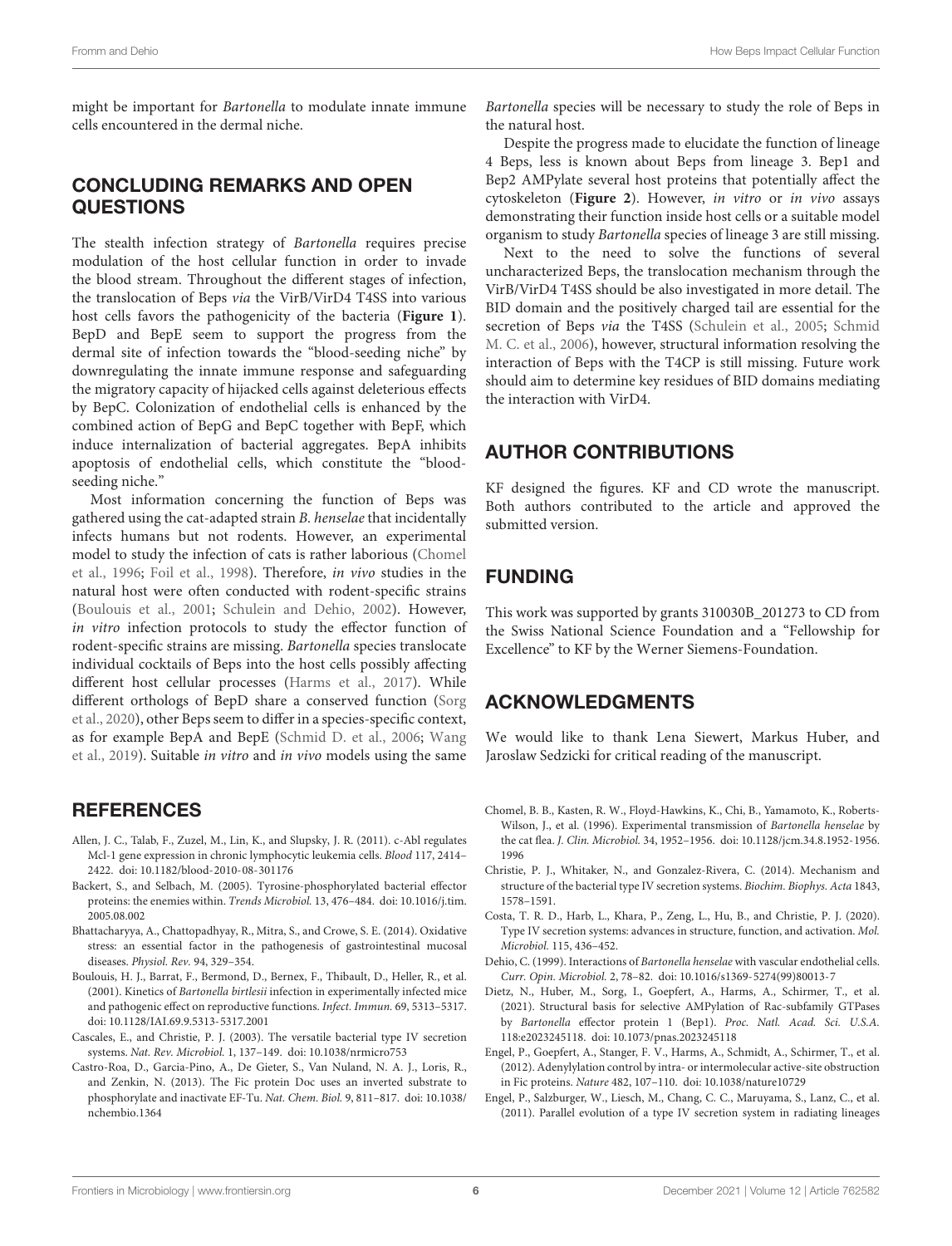of the host-restricted bacterial pathogen Bartonella. PLoS Genet. 7:e1001296. [doi: 10.1371/journal.pgen.1001296](https://doi.org/10.1371/journal.pgen.1001296)

- <span id="page-6-36"></span>Foil, L., Andress, E., Freeland, R. L., Roy, A. F., Rutledge, R., Triche, P. C., et al. (1998). Experimental infection of domestic cats with Bartonella henselae by inoculation of Ctenocephalides felis (Siphonaptera: Pulicidae) feces. J. Med. Entomol. 35, 625–628. [doi: 10.1093/jmedent/35.5.625](https://doi.org/10.1093/jmedent/35.5.625)
- <span id="page-6-33"></span>Gibbs, K. D., Washington, E. J., Jaslow, S. L., Bourgeois, J. S., Foster, M. W., Guo, R., et al. (2020). The Salmonella secreted effector SarA/SteE mimics cytokine receptor signaling to activate STAT3. Cell Host Microbe 27, 129–139.e124. [doi:](https://doi.org/10.1016/j.chom.2019.11.012) [10.1016/j.chom.2019.11.012](https://doi.org/10.1016/j.chom.2019.11.012)
- <span id="page-6-23"></span>Gulen, B., Rosselin, M., Fauser, J., Albers, M. F., Pett, C., Krisp, C., et al. (2020). Identification of targets of AMPylating Fic enzymes by co-substrate-mediated covalent capture. Nat. Chem. 12, 732–739. [doi: 10.1038/s41557-020-0484-6](https://doi.org/10.1038/s41557-020-0484-6)
- <span id="page-6-6"></span>Guy, L., Nystedt, B., Toft, C., Zaremba-Niedzwiedzka, K., Berglund, E. C., Granberg, F., et al. (2013). A gene transfer agent and a dynamic repertoire of secretion systems hold the keys to the explosive radiation of the emerging pathogen Bartonella. PLoS Genet. 9:e1003393. [doi: 10.1371/journal.pgen.](https://doi.org/10.1371/journal.pgen.1003393) [1003393](https://doi.org/10.1371/journal.pgen.1003393)
- <span id="page-6-4"></span>Harms, A., and Dehio, C. (2012). Intruders below the radar: molecular pathogenesis of Bartonella spp. Clin. Microbiol. Rev. 25, 42–78. [doi: 10.1128/](https://doi.org/10.1128/CMR.05009-11) [CMR.05009-11](https://doi.org/10.1128/CMR.05009-11)
- <span id="page-6-7"></span>Harms, A., Segers, F. H., Quebatte, M., Mistl, C., Manfredi, P., Korner, J., et al. (2017). Evolutionary dynamics of pathoadaptation revealed by three independent acquisitions of the VirB/D4 Type IV secretion system in Bartonella. Genome Biol. Evol. 9, 761–776. [doi: 10.1093/gbe/evx042](https://doi.org/10.1093/gbe/evx042)
- <span id="page-6-19"></span>Harms, A., Stanger, F. V., and Dehio, C. (2016). Biological diversity and molecular plasticity of FIC domain proteins. Annu. Rev. Microbiol. 70, 341–360. [doi:](https://doi.org/10.1146/annurev-micro-102215-095245) [10.1146/annurev-micro-102215-095245](https://doi.org/10.1146/annurev-micro-102215-095245)
- <span id="page-6-35"></span>Hayashi, T., Morohashi, H., and Hatakeyama, M. (2013). Bacterial EPIYA effectors–where do they come from? What are they? Where are they going? Cell Microbiol. 15, 377–385. [doi: 10.1111/cmi.12040](https://doi.org/10.1111/cmi.12040)
- <span id="page-6-28"></span>Heilig, R., and Broz, P. (2018). Function and mechanism of the pyrin inflammasome. Eur. J. Immunol. 48, 230–238. [doi: 10.1002/eji.201746947](https://doi.org/10.1002/eji.201746947)
- <span id="page-6-30"></span>Hillmer, E. J., Zhang, H., Li, H. S., and Watowich, S. S. (2016). STAT3 signaling in immunity. Cytokine Growth Fact. Rev. 31, 1–15. [doi: 10.1016/j.cytogfr.2016.](https://doi.org/10.1016/j.cytogfr.2016.05.001) [05.001](https://doi.org/10.1016/j.cytogfr.2016.05.001)
- <span id="page-6-31"></span>Huynh, J., Chand, A., Gough, D., and Ernst, M. (2019). Therapeutically exploiting STAT3 activity in cancer - using tissue repair as a road map. Nat. Rev. Cancer 19, 82–96. [doi: 10.1038/s41568-018-0090-8](https://doi.org/10.1038/s41568-018-0090-8)
- <span id="page-6-15"></span>Kirby, J. E., and Nekorchuk, D. M. (2002). Bartonella-associated endothelial proliferation depends on inhibition of apoptosis. Proc. Natl. Acad. Sci. U.S.A. 99, 4656–4661. [doi: 10.1073/pnas.072292699](https://doi.org/10.1073/pnas.072292699)
- <span id="page-6-27"></span>Kurkchubasche, A. G., Panepinto, J. A., Tracy, T. F. Jr., Thurman, G. W., and Ambruso, D. R. (2001). Clinical features of a human Rac2 mutation: a complex neutrophil dysfunction disease. J. Pediatr. 139, 141–147. [doi: 10.1067/mpd.](https://doi.org/10.1067/mpd.2001.114718) [2001.114718](https://doi.org/10.1067/mpd.2001.114718)
- <span id="page-6-10"></span>Marlaire, S., and Dehio, C. (2021). Bartonella effector protein C mediates actin stress fiber formation via recruitment of GEF-H1 to the plasma membrane. PLoS Pathog. 17:e1008548. [doi: 10.1371/journal.ppat.1008548](https://doi.org/10.1371/journal.ppat.1008548)
- <span id="page-6-26"></span>Mattoo, S., Durrant, E., Chen, M. J., Xiao, J., Lazar, C. S., Manning, G., et al. (2011). Comparative analysis of Histophilus somni immunoglobulin-binding protein A (IbpA) with other fic domain-containing enzymes reveals differences in substrate and nucleotide specificities. J. Biol. Chem. 286, 32834–32842. [doi:](https://doi.org/10.1074/jbc.M111.227603) [10.1074/jbc.M111.227603](https://doi.org/10.1074/jbc.M111.227603)
- <span id="page-6-32"></span>Melillo, J. A., Song, L., Bhagat, G., Blazquez, A. B., Plumlee, C. R., Lee, C., et al. (2010). Dendritic cell (DC)-specific targeting reveals Stat3 as a negative regulator of DC function. J. Immunol. 184, 2638–2645. [doi: 10.4049/jimmunol.](https://doi.org/10.4049/jimmunol.0902960) [0902960](https://doi.org/10.4049/jimmunol.0902960)
- <span id="page-6-20"></span>Mukherjee, S., Liu, X., Arasaki, K., Mcdonough, J., Galan, J. E., and Roy, C. R. (2011). Modulation of Rab GTPase function by a protein phosphocholine transferase. Nature 477, 103–106. [doi: 10.1038/nature10335](https://doi.org/10.1038/nature10335)
- <span id="page-6-2"></span>Okujava, R., Guye, P., Lu, Y. Y., Mistl, C., Polus, F., Vayssier-Taussat, M., et al. (2014). A translocated effector required for Bartonella dissemination from derma to blood safeguards migratory host cells from damage by co-translocated effectors. PLoS Pathog. 10:e1004187. [doi: 10.1371/journal.ppat.1004187](https://doi.org/10.1371/journal.ppat.1004187)
- <span id="page-6-24"></span>Palanivelu, D. V., Goepfert, A., Meury, M., Guye, P., Dehio, C., and Schirmer, T. (2011). Fic domain-catalyzed adenylylation: insight provided by the structural

analysis of the type IV secretion system effector BepA. Protein Sci. 20, 492–499. [doi: 10.1002/pro.581](https://doi.org/10.1002/pro.581)

- <span id="page-6-34"></span>Panagi, I., Jennings, E., Zeng, J., Gunster, R. A., Stones, C. D., Mak, H., et al. (2020). Salmonella effector SteE converts the mammalian serine/Threonine kinase GSK3 into a Tyrosine kinase to direct macrophage polarization. Cell Host Microbe 27, 41–53.e46. [doi: 10.1016/j.chom.2019.11.002](https://doi.org/10.1016/j.chom.2019.11.002)
- <span id="page-6-21"></span>Perera, L. A., Rato, C., Yan, Y., Neidhardt, L., Mclaughlin, S. H., Read, R. J., et al. (2019). An oligomeric state-dependent switch in the ER enzyme FICD regulates AMPylation and deAMPylation of BiP. EMBO J. 38:e102177.
- <span id="page-6-25"></span>Pieles, K., Glatter, T., Harms, A., Schmidt, A., and Dehio, C. (2014). An experimental strategy for the identification of AMPylation targets from complex protein samples. Proteomics 14, 1048–1052. [doi: 10.1002/pmic.](https://doi.org/10.1002/pmic.201300470) [201300470](https://doi.org/10.1002/pmic.201300470)
- <span id="page-6-5"></span>Pulliainen, A. T., and Dehio, C. (2012). Persistence of Bartonella spp. stealth pathogens: from subclinical infections to vasoproliferative tumor formation. FEMS Microbiol. Rev. 36, 563–599. [doi: 10.1111/j.1574-6976.2012.00324.x](https://doi.org/10.1111/j.1574-6976.2012.00324.x)
- <span id="page-6-11"></span>Pulliainen, A. T., Pieles, K., Brand, C. S., Hauert, B., Bohm, A., Quebatte, M., et al. (2012). Bacterial effector binds host cell adenylyl cyclase to potentiate Galphasdependent cAMP production. Proc. Natl. Acad. Sci. U.S.A. 109, 9581–9586. [doi: 10.1073/pnas.1117651109](https://doi.org/10.1073/pnas.1117651109)
- <span id="page-6-29"></span>Reddick, L. E., and Alto, N. M. (2014). Bacteria fighting back: how pathogens target and subvert the host innate immune system. Mol. Cell 54, 321–328. [doi: 10.1016/j.molcel.2014.03.010](https://doi.org/10.1016/j.molcel.2014.03.010)
- <span id="page-6-0"></span>Redzej, A., Ilangovan, A., Lang, S., Gruber, C. J., Topf, M., Zangger, K., et al. (2013). Structure of a translocation signal domain mediating conjugative transfer by type IV secretion systems. Mol. Microbiol. 89, 324–333. [doi: 10.1111/mmi.](https://doi.org/10.1111/mmi.12275) [12275](https://doi.org/10.1111/mmi.12275)
- <span id="page-6-14"></span>Rhomberg, T. A., Truttmann, M. C., Guye, P., Ellner, Y., and Dehio, C. (2009). A translocated protein of Bartonella henselae interferes with endocytic uptake of individual bacteria and triggers uptake of large bacterial aggregates via the invasome. Cell Microbiol. 11, 927–945. [doi: 10.1111/j.1462-5822.2009.01302.x](https://doi.org/10.1111/j.1462-5822.2009.01302.x)
- <span id="page-6-18"></span>Roy, C. R., and Cherfils, J. (2015). Structure and function of Fic proteins. Nat. Rev. Microbiol. 13, 631–640.
- <span id="page-6-16"></span>Sadana, R., and Dessauer, C. W. (2009). Physiological roles for G protein-regulated adenylyl cyclase isoforms: insights from knockout and overexpression studies. Neurosignals 17, 5–22. [doi: 10.1159/000166277](https://doi.org/10.1159/000166277)
- <span id="page-6-22"></span>Schirmer, T., De Beer, T. A. P., Tamegger, S., Harms, A., Dietz, N., Dranow, D. M., et al. (2021). Evolutionary diversification of host-targeted Bartonella effectors proteins derived from a conserved FicTA toxin-antitoxin module. Microorganisms 9:1645. [doi: 10.3390/microorganisms9081645](https://doi.org/10.3390/microorganisms9081645)
- <span id="page-6-17"></span>Schmid, D., Dengjel, J., Schoor, O., Stevanovic, S., and Munz, C. (2006). Autophagy in innate and adaptive immunity against intracellular pathogens. J. Mol. Med. 84, 194–202. [doi: 10.1007/s00109-005-0014-4](https://doi.org/10.1007/s00109-005-0014-4)
- <span id="page-6-9"></span>Schmid, M. C., Scheidegger, F., Dehio, M., Balmelle-Devaux, N., Schulein, R., Guye, P., et al. (2006). A translocated bacterial protein protects vascular endothelial cells from apoptosis. PLoS Pathog. 2:e115. [doi: 10.1371/journal.ppat.](https://doi.org/10.1371/journal.ppat.0020115) [0020115](https://doi.org/10.1371/journal.ppat.0020115)
- <span id="page-6-13"></span>Schmid, M. C., Schulein, R., Dehio, M., Denecker, G., Carena, I., and Dehio, C. (2004). The VirB type IV secretion system of Bartonella henselae mediates invasion, proinflammatory activation and antiapoptotic protection of endothelial cells. Mol. Microbiol. 52, 81–92. [doi: 10.1111/j.1365-2958.2003.](https://doi.org/10.1111/j.1365-2958.2003.03964.x) [03964.x](https://doi.org/10.1111/j.1365-2958.2003.03964.x)
- <span id="page-6-8"></span>Schulein, R., and Dehio, C. (2002). The VirB/VirD4 type IV secretion system of Bartonella is essential for establishing intraerythrocytic infection. Mol. Microbiol. 46, 1053–1067. [doi: 10.1046/j.1365-2958.2002.](https://doi.org/10.1046/j.1365-2958.2002.03208.x) [03208.x](https://doi.org/10.1046/j.1365-2958.2002.03208.x)
- <span id="page-6-1"></span>Schulein, R., Guye, P., Rhomberg, T. A., Schmid, M. C., Schroder, G., Vergunst, A. C., et al. (2005). A bipartite signal mediates the transfer of type IV secretion substrates of Bartonella henselae into human cells. Proc. Natl. Acad. Sci. U.S.A. 102, 856–861. [doi: 10.1073/pnas.0406796102](https://doi.org/10.1073/pnas.0406796102)
- <span id="page-6-3"></span>Schulein, R., Seubert, A., Gille, C., Lanz, C., Hansmann, Y., Piemont, Y., et al. (2001). Invasion and persistent intracellular colonization of erythrocytes. A unique parasitic strategy of the emerging pathogen Bartonella. J. Exp. Med. 193, 1077–1086. [doi: 10.1084/jem.193.9.1077](https://doi.org/10.1084/jem.193.9.1077)
- <span id="page-6-12"></span>Selbach, M., Paul, F. E., Brandt, S., Guye, P., Daumke, O., Backert, S., et al. (2009). Host cell interactome of tyrosine-phosphorylated bacterial proteins. Cell Host Microbe 5, 397–403. [doi: 10.1016/j.chom.2009.03.004](https://doi.org/10.1016/j.chom.2009.03.004)